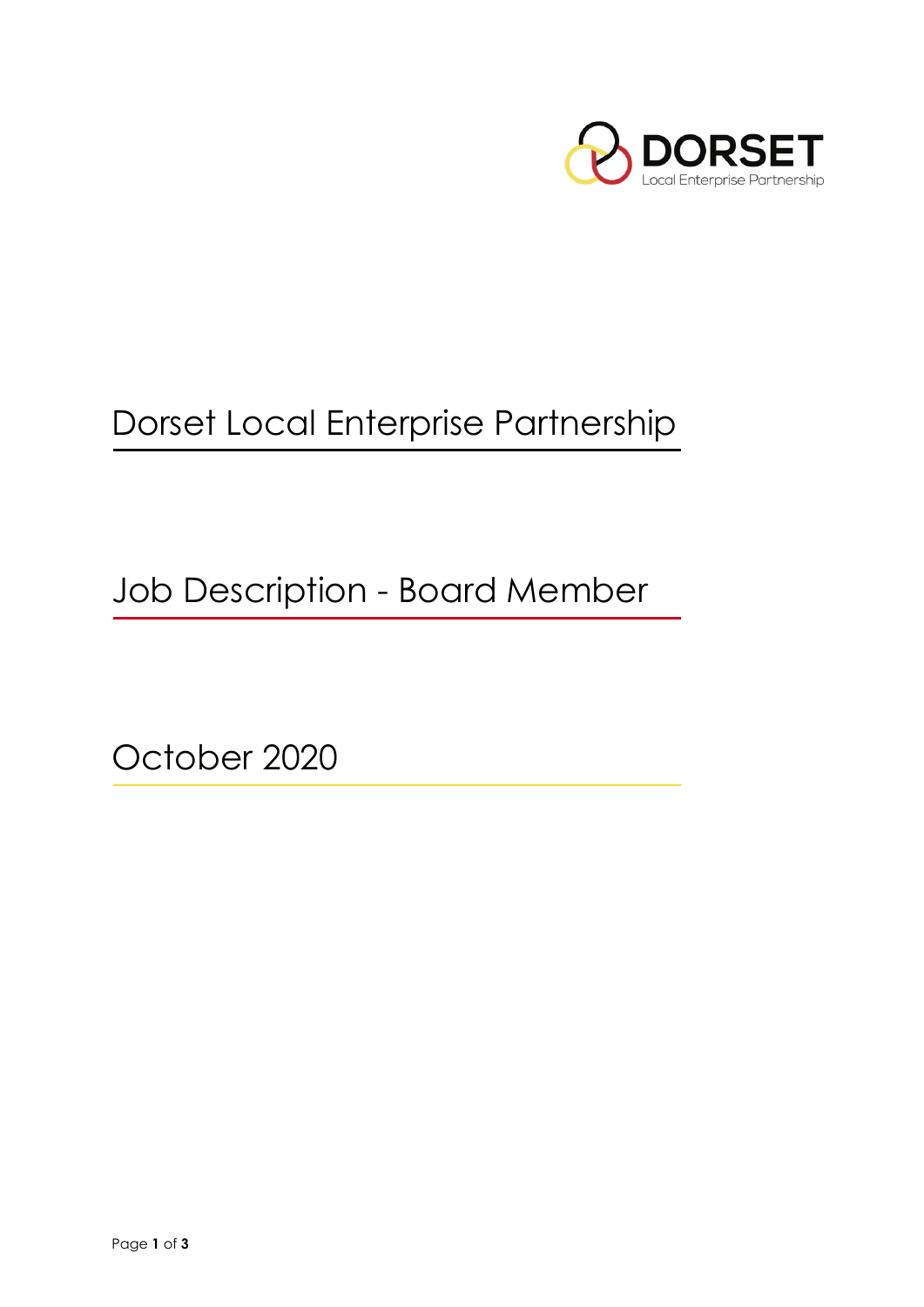# **Purpose**

Dorset Local Enterprise Partnership (LEP)'s Board Member will work with the rest of the Dorset LEP Board to provide overall guidance and direction for economic development interventions in Dorset.

Board members have a responsibility to uphold high standards of integrity and probity. They should support the Chair and Deputy Chair in instilling the appropriate culture, values and behaviours in the boardroom and beyond.

Board members should take into account the views of other stakeholders, because these views may provide different perspectives on Dorset LEP and its performance.

#### **Role and Responsibilities**

The duties and responsibilities of a Board member are to:

- Attend Dorset LEP Board meetings;
- Reflect the agreed view of Dorset LEP Board and its members in all discussions with partners, stakeholders, Government and its agencies;
- Support the Chair by leading on activities relevant to their knowledge and experience by representing the interests of Dorset LEP in meetings with partners, stakeholders, Government and its agencies;
- Actively develop an effective business-public sector partnership;
- Contribute to the setting of the overall strategy, priorities, business planning, budget and the monitoring of performance and risk management;
- Contribute knowledge and expertise to identify the economic and demographic issues facing the area, the strengths and opportunities, and the initiatives which should be taken to drive economic growth;
- Formally represent Dorset LEP in meeting other bodies and partner organisations as required;
- Feedback to their stakeholders on Dorset LEP decisions and activities;
- Lead for the Board on particular issues and activities including serving on or chairing sub-groups;